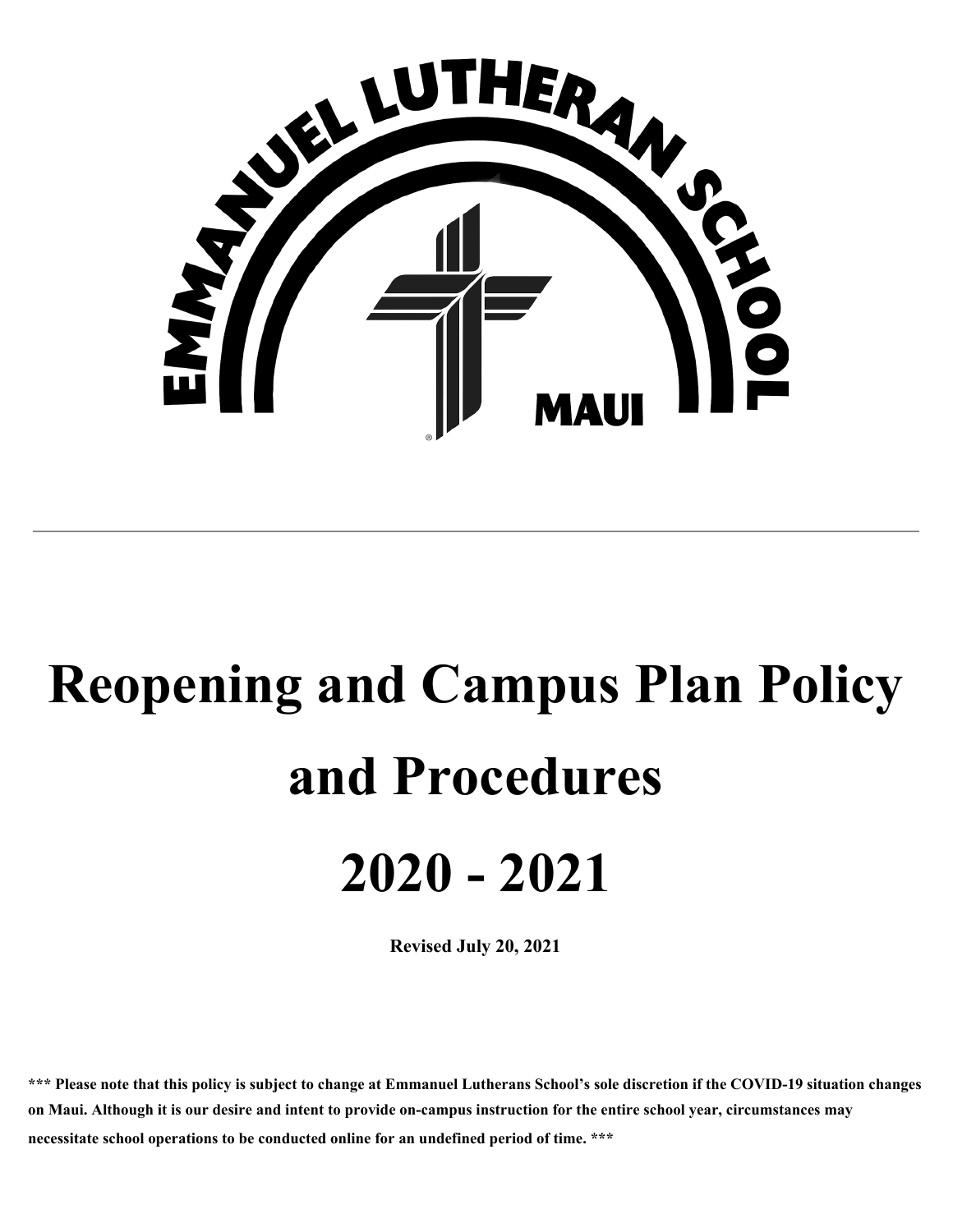# **TABLE OF CONTENTS**

**\_\_\_\_\_\_\_\_\_\_\_\_\_\_\_\_\_\_\_\_\_\_\_\_\_\_\_\_\_\_\_\_\_\_\_\_\_\_\_**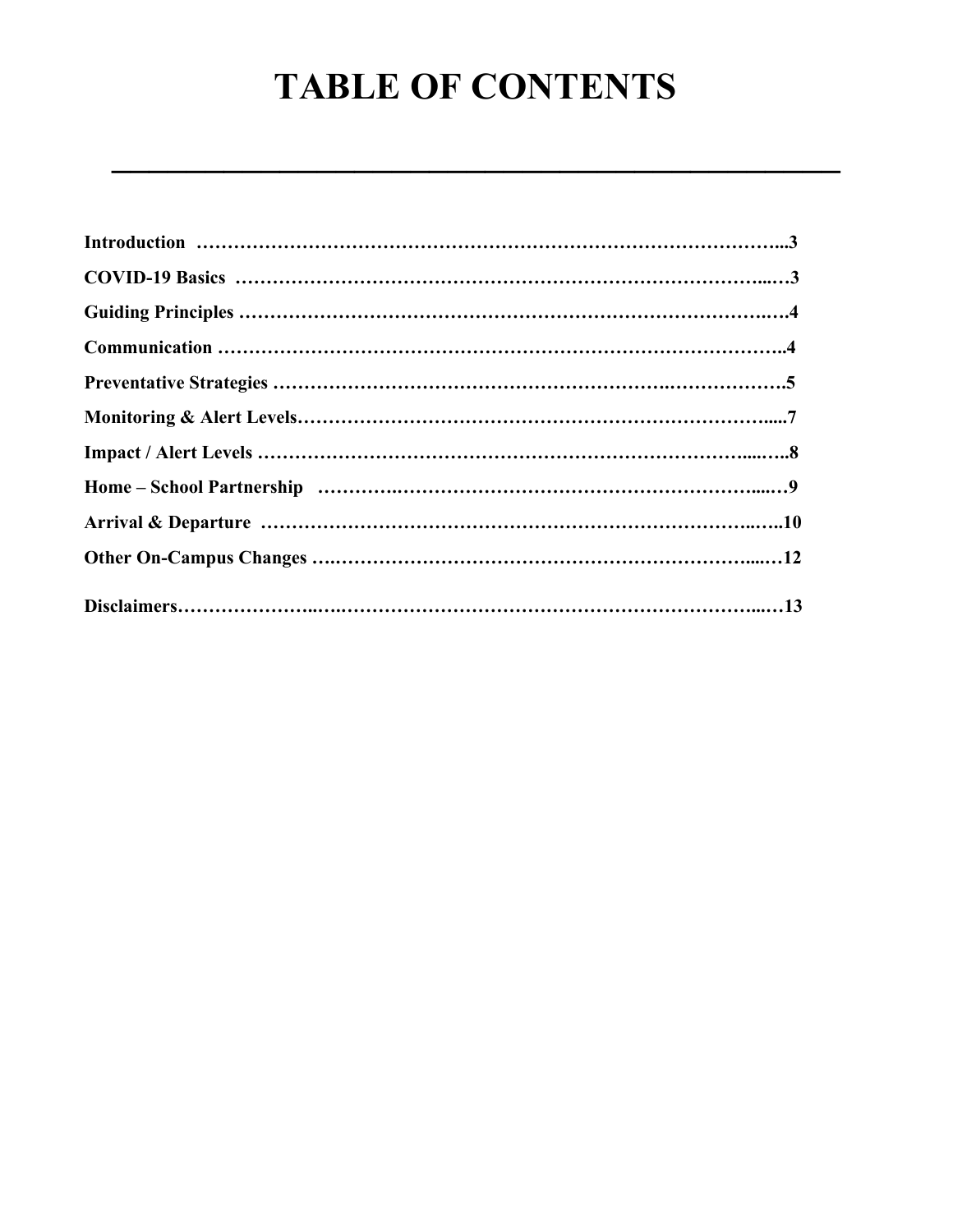### **Introduction**

The appearance of the novel coronavirus in late 2019 followed by its rapid, worldwide proliferation in early 2020 dramatically changed our lives. Everyday activities such as enjoying the outdoors, shopping, working, and on-campus schooling were suddenly restricted or prohibited. As the government mandated closures took effect, Emmanuel quickly pivoted to online learning for the 4th quarter of the 2019-20 school year. Our successful Distance Learning Program was made possible by the hard work and commitment of our amazing faculty, staff and school families.

After over four months of no on-campus learning, Emmanuel Lutheran School, understanding the importance of face-to-face instruction and in accordance with guidelines from Centers for Disease Control and Prevention (CDC), Hawaii Department of Health (HDOH), and the Hawaii Department of Human Services (DHS) is planning to open campus five days a week to all students for the 2020-21 school year and expects all students to attend school in-person. We understand that the transition back to campus may come with feelings of uncertainty and concern, but we are committed to a plan that prioritizes health & safety, educational excellence, practicality, and flexibility.

It is important that we remain nimble in our ability to adapt to what has proven to be a rapidly changing environment. As such, the policies, procedures, and overall strategies explained in this plan will be flexible and revised/adapted as needed depending on the latest updates and guidelines from government and health officials.

# **COVID-19 BASICS**

COVID-19 is the official name given to the novel coronavirus first identified in Wuhan, China in 2019. The name is an abbreviation for coronavirus disease 2019. In COVID-19, 'CO' stands for 'corona,' 'VI' for 'virus,' and 'D' for disease.

COVID-19 is not the same as the coronaviruses that commonly circulate among humans and cause mild illness, like the common cold; however, it is transmitted in much the same way.

The virus that causes COVID-19 is thought to spread mainly from person to person, primarily through respiratory droplets produced when an infected person coughs, sneezes, or talks. These droplets can land in the mouths or noses of people who are nearby or possibly be inhaled into the lungs. Spread is more likely when people are in close contact with one another.

While there is still much to learn about COVID-19, it is commonly accepted that monitoring symptoms, wearing personal protective equipment, proper hand hygiene and sanitation practices, and physical distancing are the best practices. [www.cdc.gov](http://www.cdc.gov/)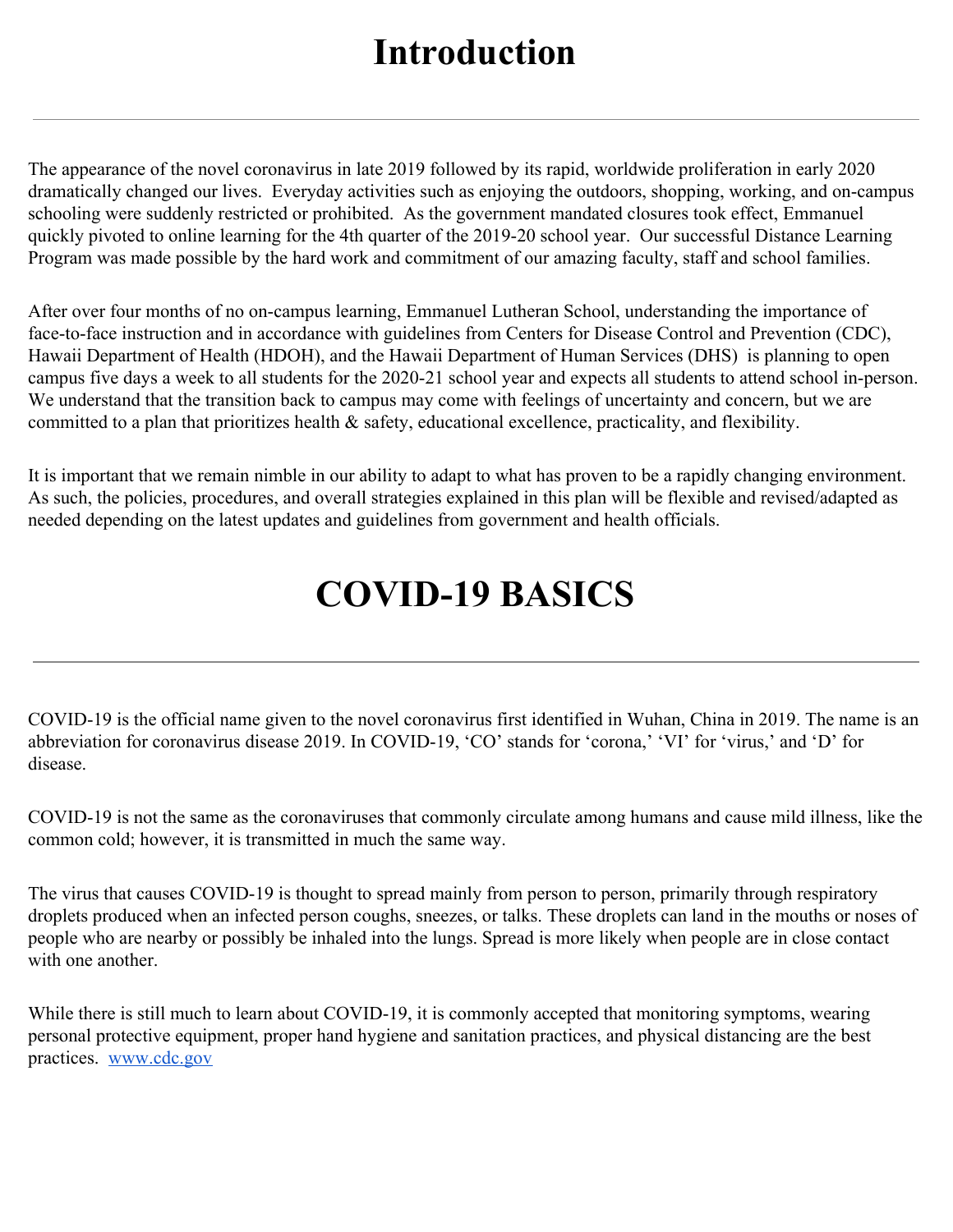# **GUIDING PRINCIPLES**

As Emmanuel Lutheran School transitions back to school, it is doing so with the following overarching guiding principles.

#### **Health and Safety**

Emmanuel's greatest priority is to provide sound Chrisitan education while being committed to the health and safety of its community. Emmanuel will continually strive to align its policies and procedures with guidance from the CDC and HDOH while implementing five preventative strategies: (1) Daily Screening; (2) Targeted Use of PPE (Personal Protective Equipment) (3) Hand Hygiene and Sanitation; (4) Distancing (trying to maintain an arms length) (5) Class Cohorts and Quarantining.

#### **Commitment to Being on Campus**

Emmanuel Lutheran understands that while distance learning can be an effective learning modality, it cannot fully replicate the invaluable social interactions and in-person support that is delivered through an on-campus experience. To that end, Emmanuel will, to the best of its ability and in accordance with official health guidelines, seek to provide as much on-campus instruction as safely possible. As such, all Emmanuel students are expected to attend school in-person, unless granted an exception pursuant to this policy.

Whether on-campus or through distance learning, Emmanuel is steadfastly committed to maintaining a rich learning environment that focuses on the spiritual, intellectual, physical, social, and emotional needs of its students through these uncertain and evolving times.

#### **Practicality**

Emmanuel fully understands that while maintaining the health and safety of its community is the most important necessity as the campus is re-opened to students, plans to re-open must also be practical and sensible if they are to be sustainable.

#### **Flexibility/Nimble**

Emmanuel fully recognizes that any plan to safely re-open campus activities must be flexible and able to adapt to the fluctuating community conditions that are beyond our control. Emmanuel will remain nimble as we continually monitor the latest developments.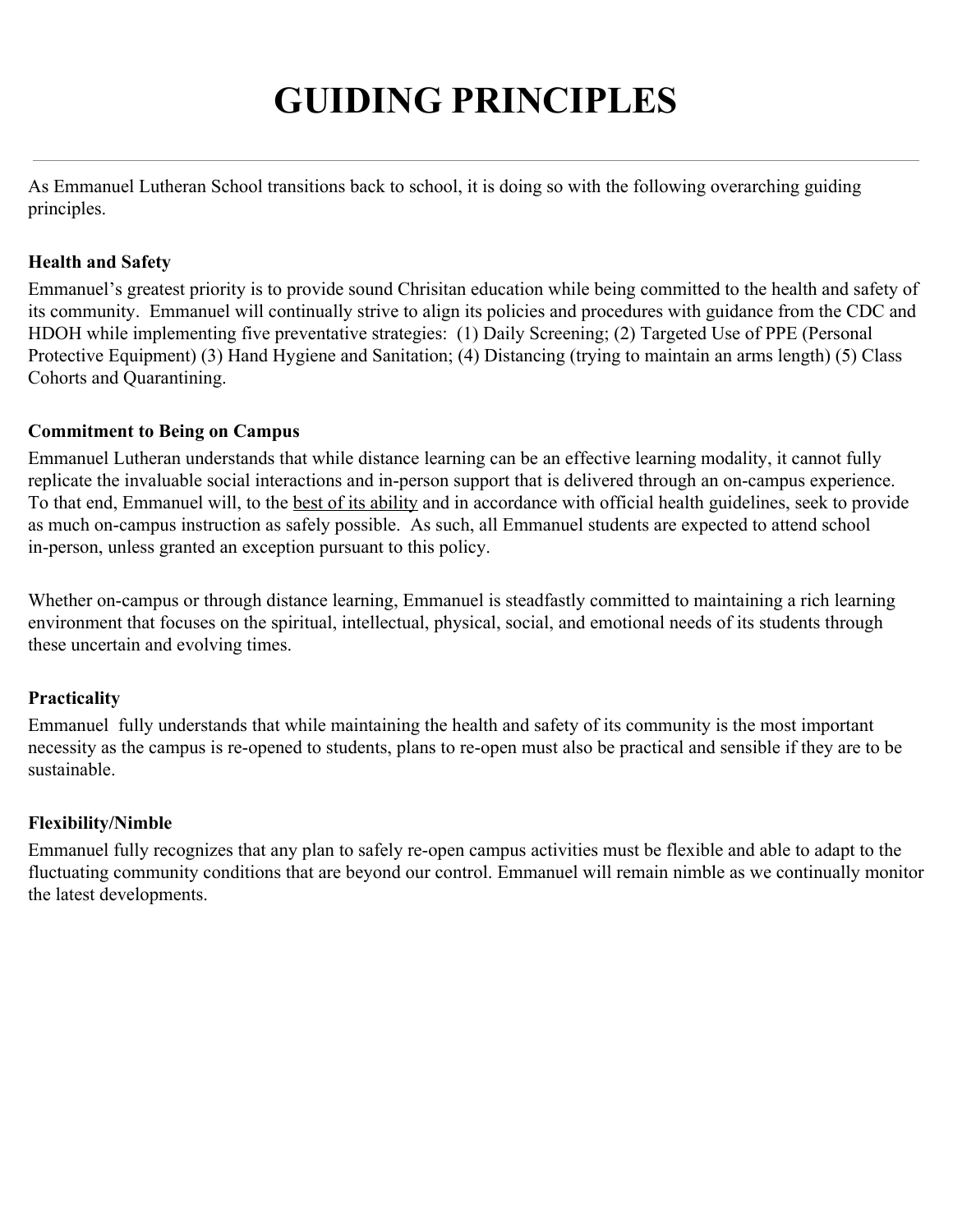# **COMMUNICATION**

As Emmanuel transitions back to on-campus instruction, communication will play an important role in keeping both internal and external groups informed about the latest information as it relates to being on campus and protecting the safety and well-being of our community.

Parents can expect to receive communications throughout the reopening process and into the fall semester via email updating them on the latest news and developments. Key communications will also be posted on the school's website.

# **PREVENTATIVE STRATEGIES**

#### **The Big 5 - Screening, Protective Equipment, Sanitation, Distancing, Cohorting**

\*Many of these items were covered in the recent parent plan sent via email. The purpose of this section is to provide specific information and update handbook procedures.

**Screening** - All students, faculty and staff will be administered a temperature check with a no-touch thermometer upon arrival at school. Anyone presenting with a temperature of 100.4° F (or higher) will be immediately sent home. If a student develops any signs of illness during the school day, they will be removed from the classroom and sent to the school office where their parents will be called to immediately pick them up from school. Students are to remain at home until the student is 24 hours symptom and fever free without using fever reducing medications. Families are expected to continually monitor their children for signs of illness and keep their children home if they show any symptoms.

**Targeted use of Protective Equipment -** All individuals including faculty, staff, and students will be required to wear a face covering that covers the mouth and nose while on campus during activities that require close face to face work. This requirement will be enforced with the understanding that it is not always practical or realistic, particularly among younger children, that a mask be worn. Emmanuel will NOT require masks throughout the entire day. The use of masks throughout the day would simply cause hands and fingers to be close to the nose and mouth more often. Targeted use helps us manage the times when masks will be more effective. Teachers will use face shields when working within a close proximity to a student.

**Sanitation** - All students, faculty and staff will follow a regular schedule of hand washing and use of hand sanitizer throughout the day. For example, students will be required to wash and /or sanitize their hands when they first arrive at school as well as before and after all outdoor activities or other activities where they are touching common use objects. Hand sanitizer will be available in every classroom.

In addition to promoting healthy hand hygiene, Emmanuel will be implementing enhanced daily cleaning/sanitation practices which include the use of new cleaning products that are safe and effective virus killers. There will be an increased frequency in cleaning, especially on high touch surfaces (e.g., door handles, sink handles, light switches and drinking fountains).

The use of shared objects (P.E. equipment, art supplies, toys, and games) will be minimized; however, when they are used, they will also be cleaned/sanitized between uses.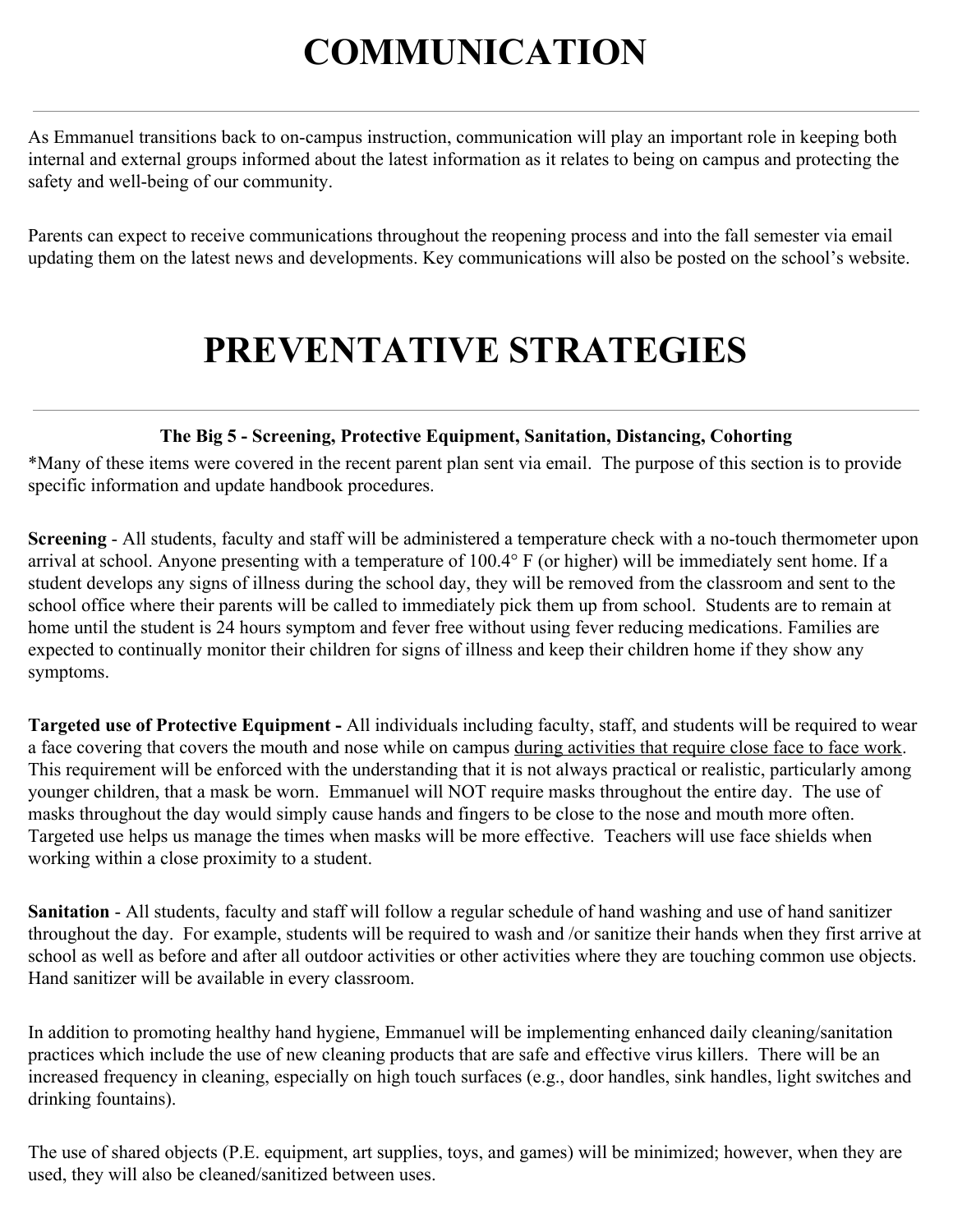#### **Distancing -**

Physical (or social) distancing is a successful strategy that has been widely utilized to reduce the likelihood of close contact that may lead to viral transmission. However, because playing and socializing is central to child development, physical distancing needs to be done thoughtfully.

With this in mind, Emmanuel will be controlling and directing movement on campus to prevent students from congregating and to reduce the mixing of students from different cohorts. When students are in the classrooms, their desks and other furniture will be arranged to leave as much space as possible between them with students facing forward as much as possible. Students will be encouraged to try and maintain an arms' length distance between one another in meeting spaces, hallways, and exterior grounds whenever possible.

#### **Cohorting -**

Students will be consistently kept together in individual classes. Keeping the students in classes and minimizing the mixing/interaction between classes will reduce the risk of widespread virus transmission and allow for easier contact tracing in the event of an infection.

If a student or employee has a COVID-19 infection, school officials will support the Hawaii Department of Health's efforts for contact tracing and enforcing quarantining of those infected and the contacts as required by the HDOH. Provisions will be made to support continuity of learning from home during quarantine periods.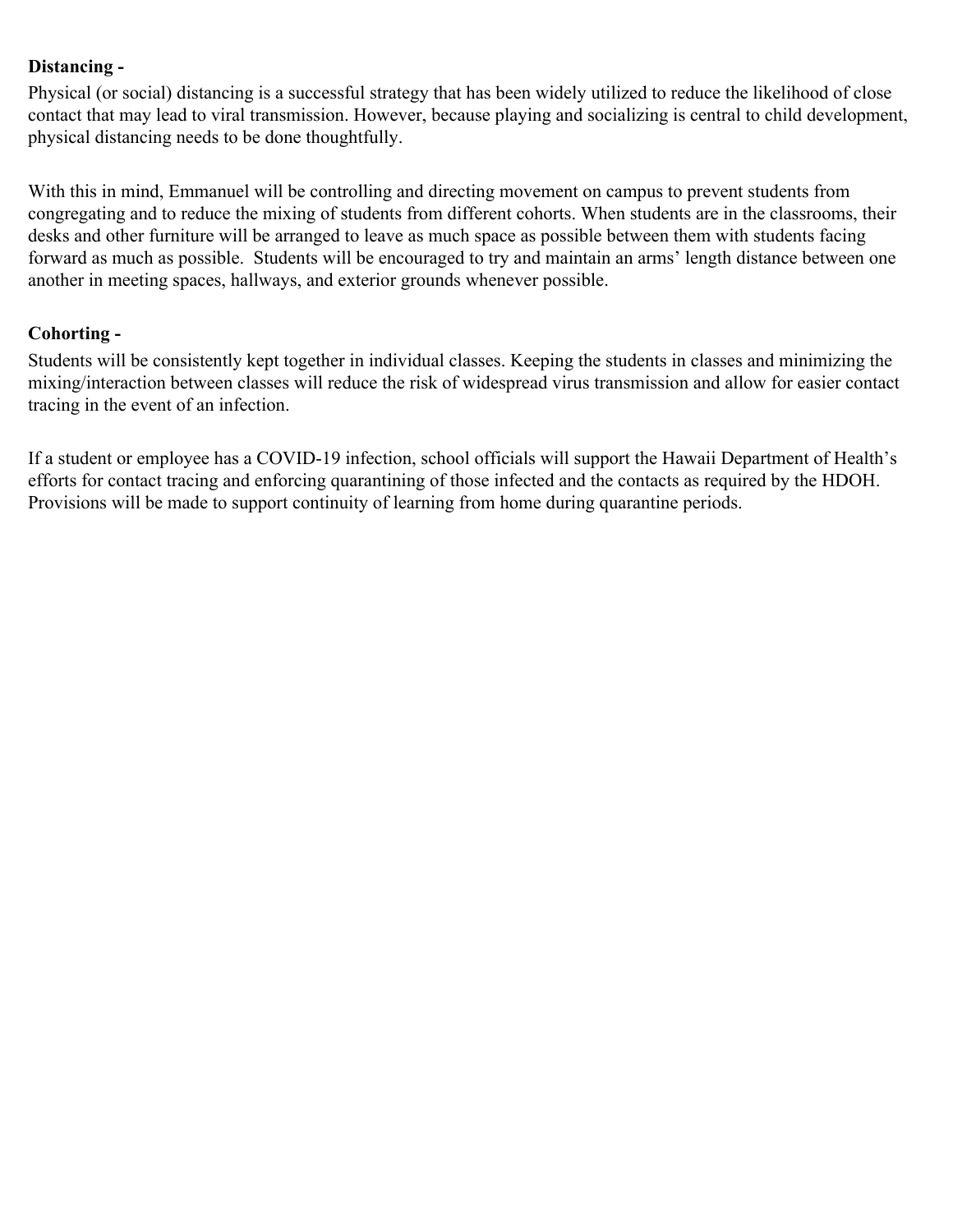# **IMPACT / ALERT LEVELS**

| <b>State Defined</b><br><b>Impact Level</b>      | <b>Community Conditions</b>                                                                                                                                                                                                                                                                                                                   | <b>Alert Level</b> | <b>Emmanuel</b><br><b>Conditions</b>                                                                                        | <b>Emmanuel</b><br><b>Response</b>                                                                                                                                                                                                                                                                                                                                                                                                                                                             |
|--------------------------------------------------|-----------------------------------------------------------------------------------------------------------------------------------------------------------------------------------------------------------------------------------------------------------------------------------------------------------------------------------------------|--------------------|-----------------------------------------------------------------------------------------------------------------------------|------------------------------------------------------------------------------------------------------------------------------------------------------------------------------------------------------------------------------------------------------------------------------------------------------------------------------------------------------------------------------------------------------------------------------------------------------------------------------------------------|
| <b>New Normal</b><br>(No Disruption)             | <b>Successful treatments</b><br>$\bullet$<br>and/or Vaccine and/or<br>"herd immunity"<br><b>High Risk populations</b><br>$\bullet$<br>and kūpuna exercise<br>caution when in public                                                                                                                                                           | <b>BLUE</b>        | No identified<br><b>COVID-19 cases</b><br>in the school<br>community                                                        | <b>Students are On-Campus</b>                                                                                                                                                                                                                                                                                                                                                                                                                                                                  |
| <b>Recovery</b><br>(Minimal<br>Disruption)       | <b>Number of new cases</b><br>$\bullet$<br>indicate sporadic activity<br>Well within maximum<br>$\bullet$<br>capacity for testing,<br>hospital capacity, and/or<br><b>Contact tracing</b><br><b>High Risk populations</b><br>$\bullet$<br>and kūpuna stay at home<br>when possible<br><b>Businesses allowed to</b><br>open                    | <b>GREEN</b>       | No identified<br><b>COVID-19 cases</b><br>in the school<br>community                                                        | <b>Students are On-Campus</b><br><b>Full protocol for PPE,</b><br>physical distancing, hand<br>hygiene, sanitization and<br>cohorting                                                                                                                                                                                                                                                                                                                                                          |
| <b>Act with Care</b><br>(Minor<br>Disruption)    | <b>Number of new cases</b><br>$\bullet$<br>and/or clusters are<br>manageable within<br>system capacity<br>Within maximum<br>$\bullet$<br>capacity for testing,<br>hospital capacity, and/or<br>contact tracing<br><b>High Risk populations</b><br>$\bullet$<br>and kūpuna advised to<br>stay at home<br><b>Businesses allowed to</b><br>open  | YELLOW             | Low $($ < 10% of<br>student)<br>numbers of<br>identified<br><b>COVID-19 cases/</b><br>close contacts in<br>school community | <b>Students are On-Campus</b><br><b>Students/Cohorts quarantine</b><br>$\bullet$<br>as needed<br><b>Quarantined individuals</b><br>$\bullet$<br>(possibly cohorts) will move<br>to an entirely online learning<br>environment at home and<br>remain quarantined for 14<br>days or until they receive a<br>negative COVID test result at<br>which time they will be<br>allowed back on campus<br>Full protocol for PPE,<br>physical distancing, hand<br>hygiene, sanitization and<br>cohorting. |
| <b>Safer at Home</b><br>(Moderate<br>Disruption) | <b>Number of new cases</b><br>$\bullet$<br>indicates controlled<br>community spread<br>Near maximum capacity<br>$\bullet$<br>for testing, hospital<br>capacity, and/or Contact<br>tracing<br><b>High Risk populations</b><br>$\bullet$<br>and kūpuna advised to<br>stay at home<br><b>Low Risk businesses</b><br>$\bullet$<br>allowed to open | <b>ORANGE</b>      | Growing $(>10\%$<br>fo student)<br>numbers of<br>identified<br>COVID-19 cases/<br>close contacts in<br>school community     | <b>Students are On-Campus</b><br>School may begin a larger<br>scale restriction of on-campus<br>operations and further<br>implement on-line instruction<br><b>Implement broader testing if</b><br>possible<br>Full protocol for PPE,<br>physical distancing, hand<br>hygiene, sanitization and<br>cohorting.                                                                                                                                                                                   |
| <b>Stay at Home</b><br>(Major Disruption)        | Cases surging and /or<br>$\bullet$<br>uncontrolled community<br>spread<br><b>Risk of insufficient</b><br>$\bullet$<br>testing, hospital capacity,<br>and/or contract testing                                                                                                                                                                  | <b>RED</b>         | Widespread<br>identified<br>COVID-19<br>cases/close<br>contacts in<br>school                                                | <b>Suspension of On-Campus</b><br><b>Operations</b><br>No students allowed on<br>campus<br><b>School moves the entire</b>                                                                                                                                                                                                                                                                                                                                                                      |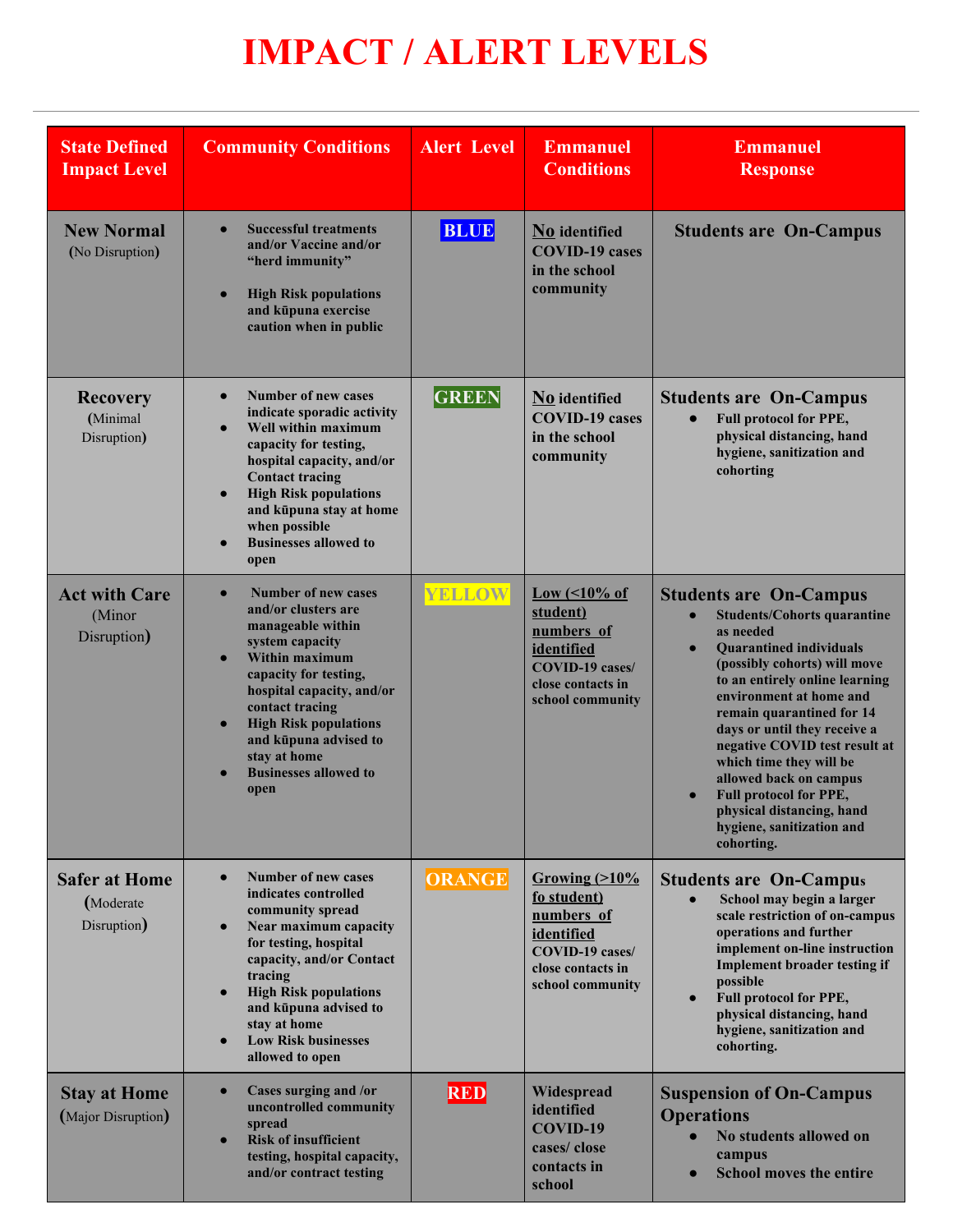| "Stay at Home" order is<br>given for all nonessential<br>workers<br><b>Only essential businesses</b><br>open | community | academic program online |
|--------------------------------------------------------------------------------------------------------------|-----------|-------------------------|
|                                                                                                              |           |                         |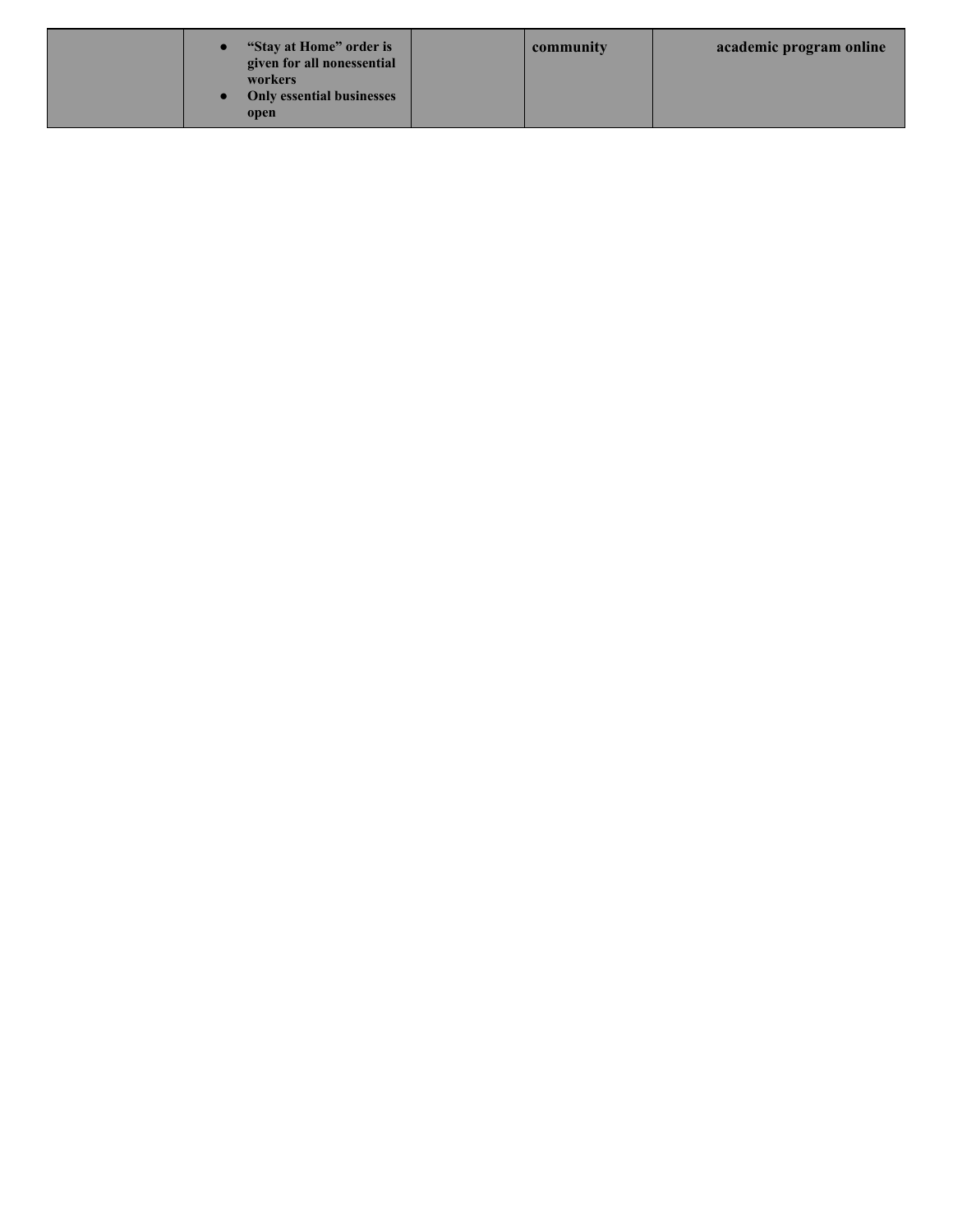# **HOME - SCHOOL PARTNERSHIP**

#### **PARENT COOPERATION IS NEEDED**

All members of the Emmanuel Lutheran School community have a shared responsibility to prevent the spread of illness when they are aware or suspect that they have contracted a communicable disease. It is imperative that all members of our school community remain committed to the safety policies and procedures listed in this and future communications to help keep students, faculty and staff safe.

By enrolling your child at Emmanuel, parents agree to the following requirements:

#### **Follow Federal, State, and Local Orders**

Families are expected to adhere to the directives of applicable federal, state, and local government health departments, including the CDC and HDOH, regarding physical distancing in public, wearing masks, and other measures to reduce the spread of COVID-19.

#### **Students Must Remain Off Campus**

#### *Positive COVID-19 Test*

If a ELS, any member of the household or another close contact tests positive for COVID-19 or is suspected of having COVID-19, parents must immediately notify the School office, and the student is prohibited from the ELS campus until he/she or the individual in his/her household is medically cleared, and the student is authorized by the School to return to campus. This will typically be after 14 days or when proof of a negative COVID-19 test result is acquired. During this time, the school will work with the student and his/her parents to determine and coordinate online instruction based on the circumstances and to the degree possible.

#### *Close Contact / Exposed*

If an ELS student or any member of a student's household has been in close contact or notified by the State Health Department that they were in contact with an individual infected with COVID-19, parents are to immediately notify the Emmanuel School office and the student is prohibited from the ELS campus until he/she or the individual in his/her household is medically cleared, and the student is authorized by the School to return to campus. This will typically be after 14 days or when proof of a negative COVID-19 test result is acquired. During this time, the school will work with the student and his/her parents to determine and coordinate online instruction based on the circumstances and to the degree possible.

#### *Advised or Required to Quarantine*

If an ELS student or any member of a student's household is advised and/or required to quarantine by any federal, State/Department of Health, and/or City law, order, or directive, parents are to immediately notify the Emmanuel School office and the student is prohibited from the Emmanuel campus until he/she or the individual in his/her household is medically cleared, and the student is authorized by the School to return to campus. This will typically be after 14 days or when proof of a negative COVID-19 test result is acquired. During this time, the school will work with the student and his/her parents to determine and coordinate online instruction based on the circumstances and to the degree possible. Families are strongly encouraged to avoid any non-essential out-of-state travel at this time.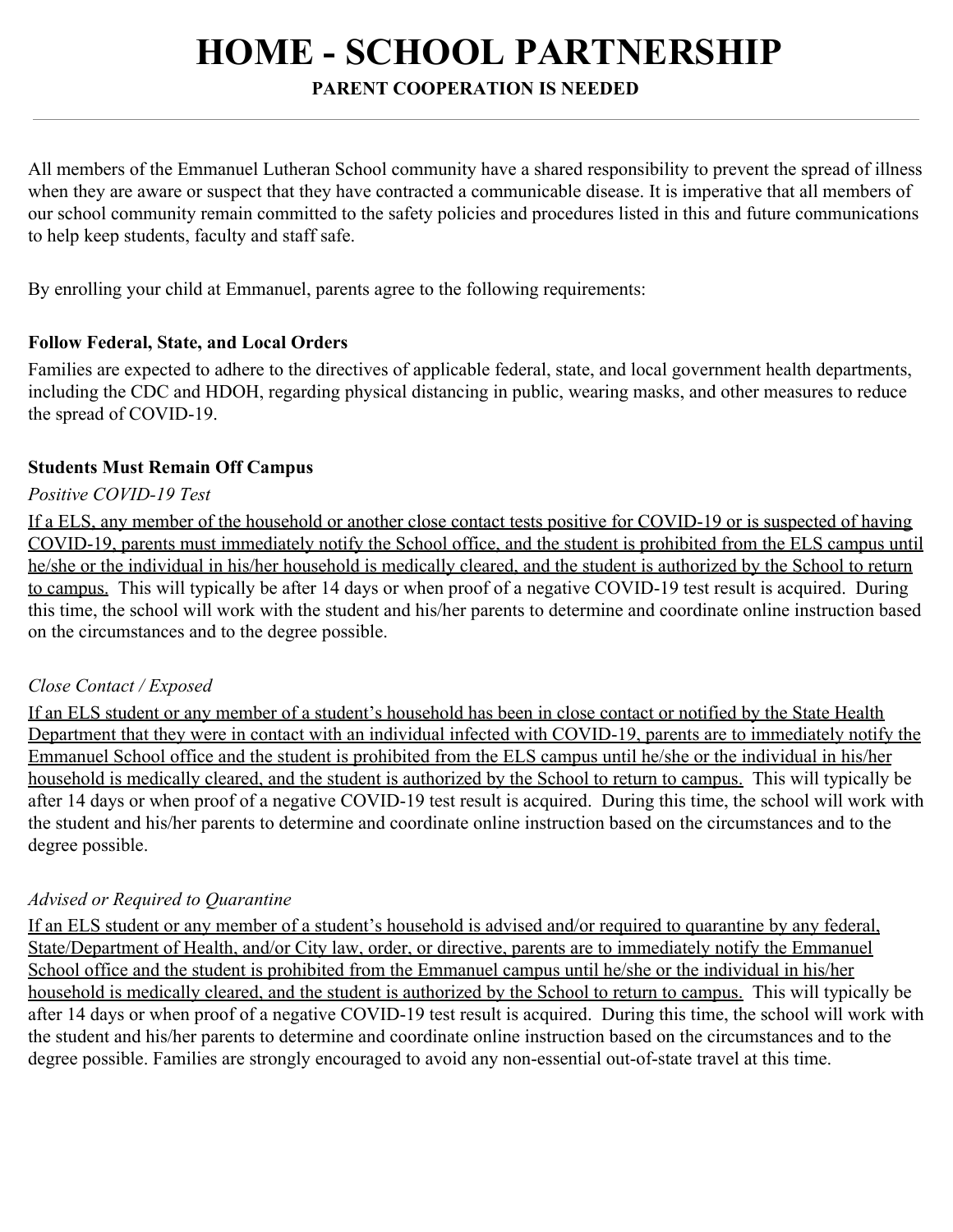#### *Complete Daily Health Screening & Stay Home if Sick*

Families are expected to continually monitor their children for signs of illness and keep their children home if they show any symptoms. Symptoms of illness include but are not limited to Chills/Sweats or Fever of 100.4° F (or higher) in the past 24 hours, Cough, Shortness of Breath/Difficulty Breathing, Fatigue, Sore Throat, Body Aches, Headache, Decreased Sense of Smell and/or Taste, Diarrhea, Nausea, and Vomiting.

#### *Face Covering*

Parents are to send their child(ren) to school with a properly fitting mask that can be worn when the teachers instruct face masks to be worn. Parents should teach their child(ren) how to properly use the mask and ensure that it is cleaned regularly.

#### *Hygiene*

Parents are asked to practice and reinforce good personal hygiene practices at home. In particular, the importance of frequent handwashing with soap and water for at least 20 seconds (especially after visiting public areas, blowing your nose, coughing, or sneezing) and the practice of coughing and sneezing into elbows should be emphasized.

#### *Students' Personal Items*

Parents are to limit the items their child(ren) bring(s) onto campus each day and reinforce policies around the sharing of food, supplies and other items with other students.

#### *Emergency Contact*

Parents are to ensure that their child(ren)'s emergency contact information is up to date.

#### *Medical/Waiver Forms*

Parents must complete and submit all required student medical/waiver forms prior to the first day of school.

# **ARRIVAL & DEPARTURE**

\_\_\_\_\_\_\_\_\_\_\_\_\_\_\_\_\_\_\_\_\_\_\_\_\_\_\_\_\_\_\_\_\_\_\_\_\_\_\_\_\_\_\_\_\_\_\_\_\_\_\_\_\_\_\_\_\_\_\_\_\_\_\_\_\_\_\_\_\_\_\_\_\_\_\_\_\_\_\_\_\_\_\_\_\_\_\_\_\_\_\_\_\_\_\_

#### **DROP OFF**

- Parents/guardians and students are encouraged to wash their hands at home with soap and water before they come to school.
- Parents entering with students should wear a mask. Parents are strongly encouraged to use the drop area and allow students to walk on campus individually.
- Parents entering the office for scheduled visits should wear a mask until further notice.
- Daily Health Screenings will take place throughout August after which this procedure will be evaluated.
- Students will wash hands or use hand sanitizer before taking their seats to begin the day.
- Early Drop Off (EDO) will be available. Temperature checks will be taken. Students must use masks until they go to their classroom and join their cohort. Students will remain at least an arms' length apart while in EDO.

#### **DEPARTURE/PICK-UP**

- Children will enter their cars on the school side of the vehicle.
- Parents will remain in vehicles when entering the drive thru traffic.
- All visits with the teacher from parents/guardians should be as brief as possible.
- If your child has left an item at school, it is highly recommended that you retrieve the item the next day.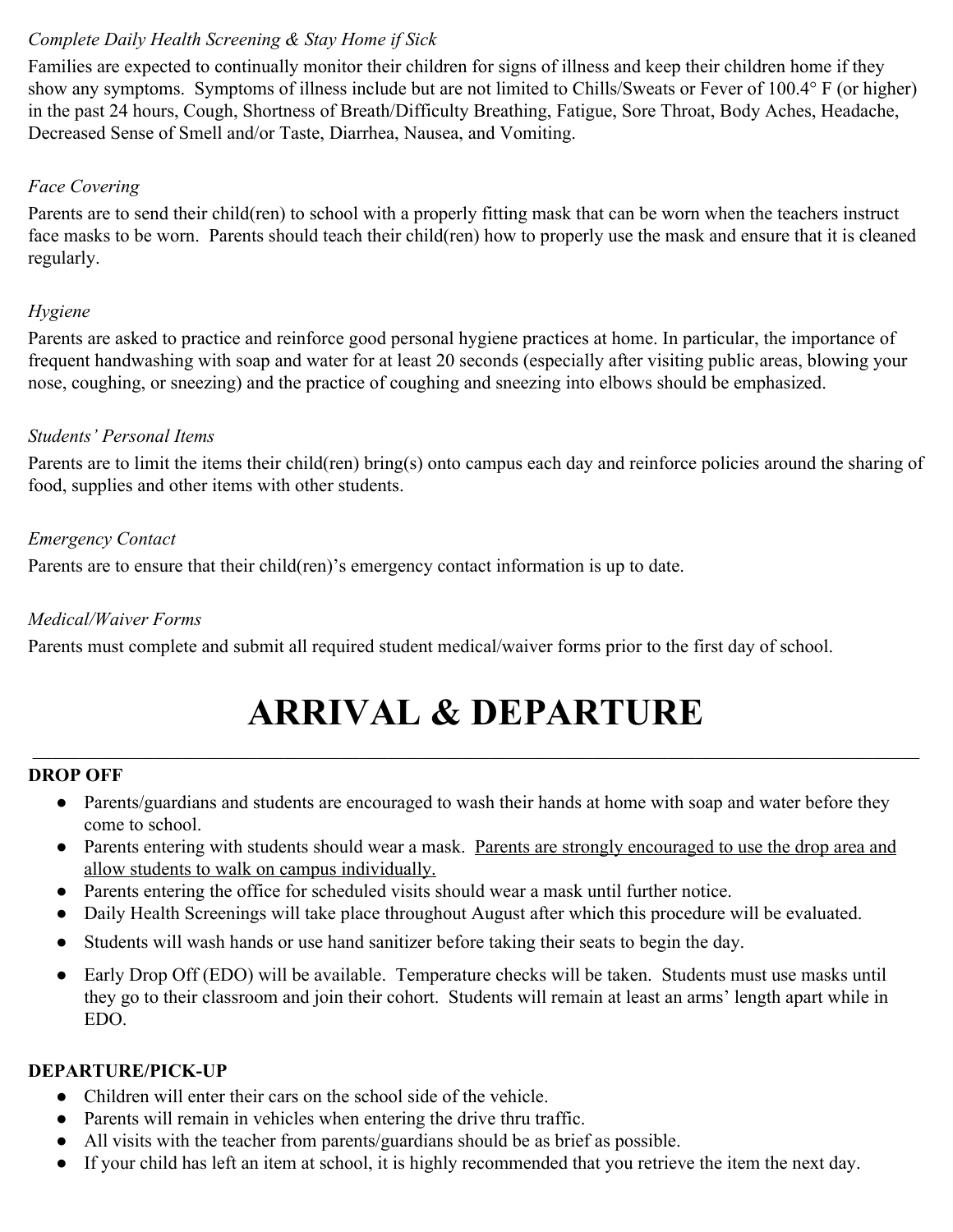# **OTHER ON-CAMPUS CHANGES**

#### **Campus Visitors**

All visitors to campus, including parents, should make an appointment if coming for reasons other than pick up or drop off. Parents should drop off their children at the drop-off area and not walk their children onto campus. Only Before & Aftercare parents are permitted to walk on campus. All visitors to campus must wear a mask covering their mouth and nose.

#### **No Excursions**

All off-campus excursions and camps will be suspended until further notice.

#### **Chapel & Large Gatherings**

Chapels and other large group gatherings will be held creatively or postponed to avoid gathering in large crowds.

#### **Recess**

The importance of play remains a constant and will continue to be part of the ELS daily routine. Recess schedules will be similar to years past but cohorts attempting to remain in designated areas. Students will not be required to wear masks at recess.

#### **Restrooms**

The number of students permitted to enter a bathroom will be limited to support physical distancing and minimize close contact. Teachers will work to stagger scheduled bathroom breaks.

#### **Movement on Campus**

Emmanuel Lutheran School is blessed to have an open campus which allows for physical distancing while moving from one area to another. All faculty, staff, students and visitors (with an appointment) are to respect distancing initiatives and are to keep the respectful distance when moving around the campus.

#### **Middle School Students**

To decrease movement between different classrooms, the middle school students will have a schedule that allows for minimal movement throughout the day. They will spend with Mr. Royuk and Mr. Rempfer in larger blocks rather than individual periods.

#### **Physical Education**

Physical exercise leads to healthy bodies. P.E. classes will continue as in years past. Masks will not be required when students are participating in vigorous physical activity as instructed by P.E. teachers.

#### **Choir Classes**

Choir classes have been broken into much smaller groups and will meet with only their class (cohort). Students will be required to wear their masks while singing.